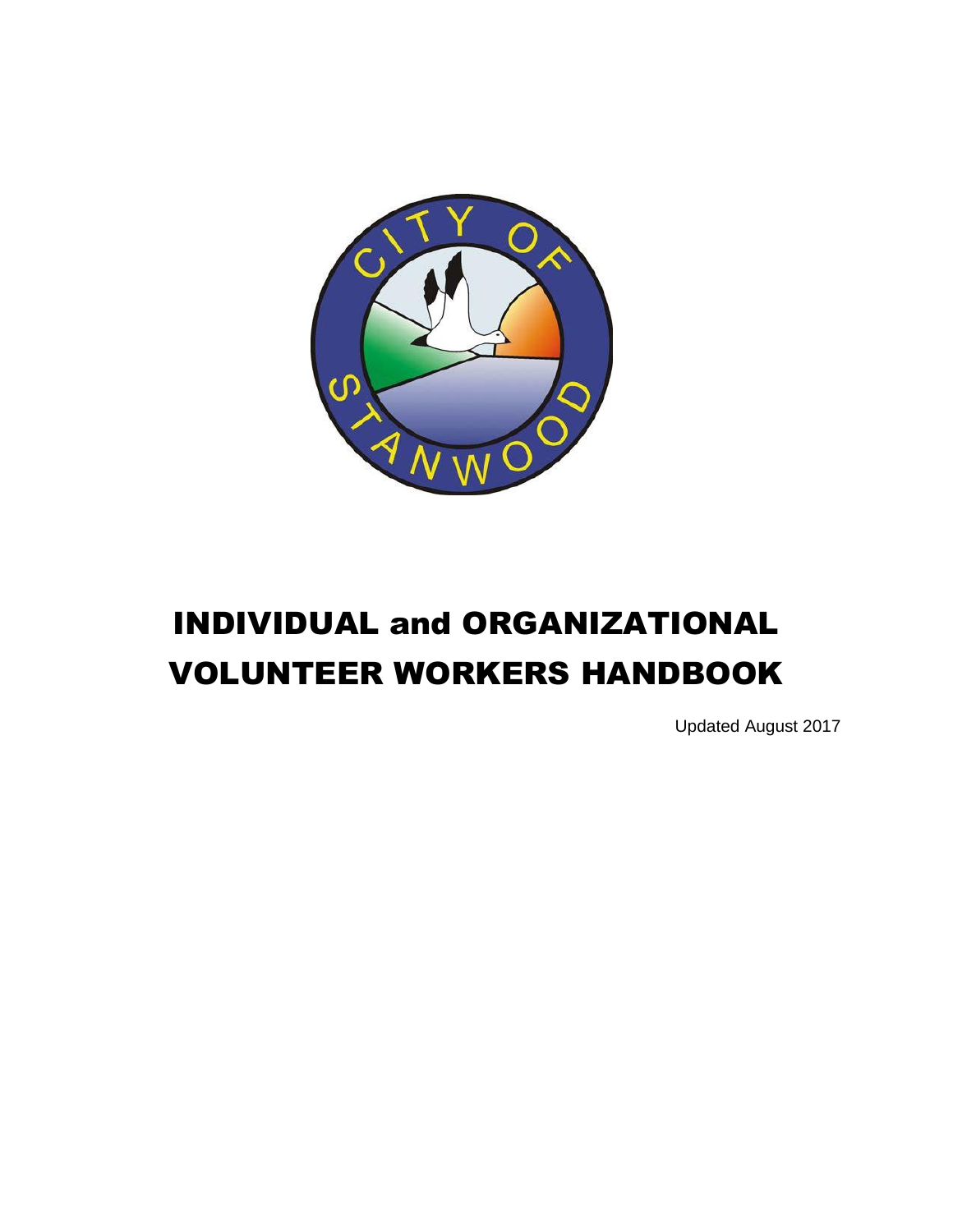# INDIVIDUAL and ORGANIZATION VOLUNTEER WORKERS HANDBOOK TABLE OF CONTENTS

| Organizational Proof of Commercial General Liability Coverage 4 |  |
|-----------------------------------------------------------------|--|
|                                                                 |  |
|                                                                 |  |
|                                                                 |  |
|                                                                 |  |
| AGREEMENT REGARDING ORGANIZATIONAL VOLUNTEER SERVICE  6         |  |
| AGREEMENT REGARDING INDIVIDUAL VOLUNTEER SERVICE  7             |  |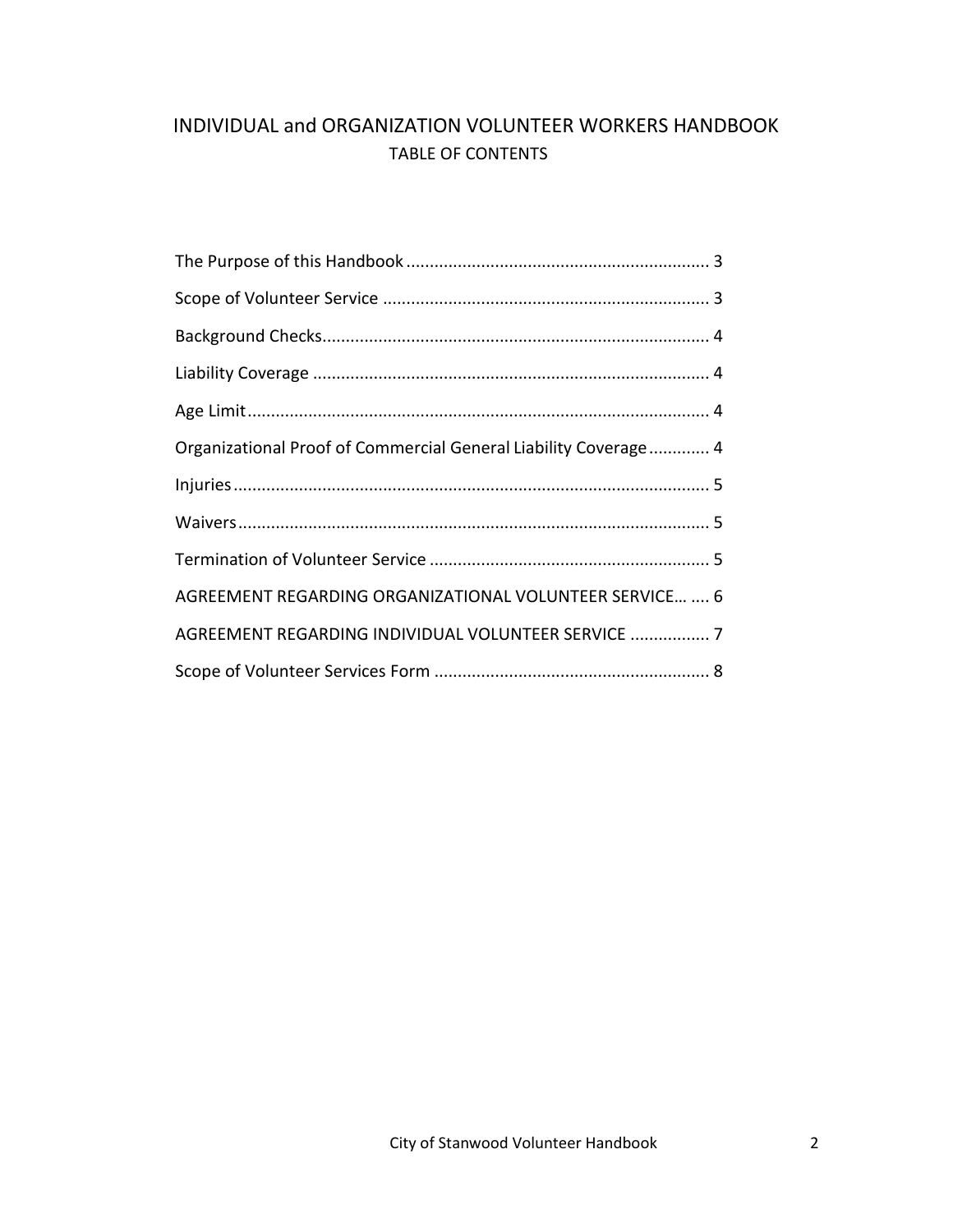## **INDIVIDUAL and ORGANIZATIONAL VOLUNTEER WORKERS HANDBOOK**

## <span id="page-2-0"></span>**The Purpose of this Handbook**

The City of Stanwood recognizes the advantages of utilizing the rich skills and talents of the community and every citizen's desire to enhance their way of life, to benefit the community as a whole, and provide services which would not usually be available due to excessive costs. It is also the City's intent to implement a program that involves individual and organizational volunteers in an appropriate manner, that protects the public's interest, and to do so without adding undue or unnecessary liability that may negatively impact the taxpayers that live within Stanwood's city limits.



For these reasons, we have established some guidelines for individuals wishing to volunteer for the City, or organizations wishing to provide volunteer opportunities to their members.

#### **Scope of Volunteer Services**



A scope of volunteer service will be provided to every individual and/or organization identifying the policies and procedures for each project. An assigned City staff person will work with individual volunteers or organization leaders to explain the scope of volunteer service and make sure that all parties are moving forward on the same page and toward the same goal.

In order to ensure that an understanding has been reached all individuals or organizational leaders will be asked to sign a statement confirming they will comply with the scope of volunteer services.

Each scope of volunteer service will define:

- 1. The duties of the work assigned;
- 2. Supervision responsibilities;
- 3. Training and orientation prior to performing work;
- 4. Personal protective equipment to be used;
- 5. Name of contact person and description of how to contact them, and;
- 6. Any other relevant information.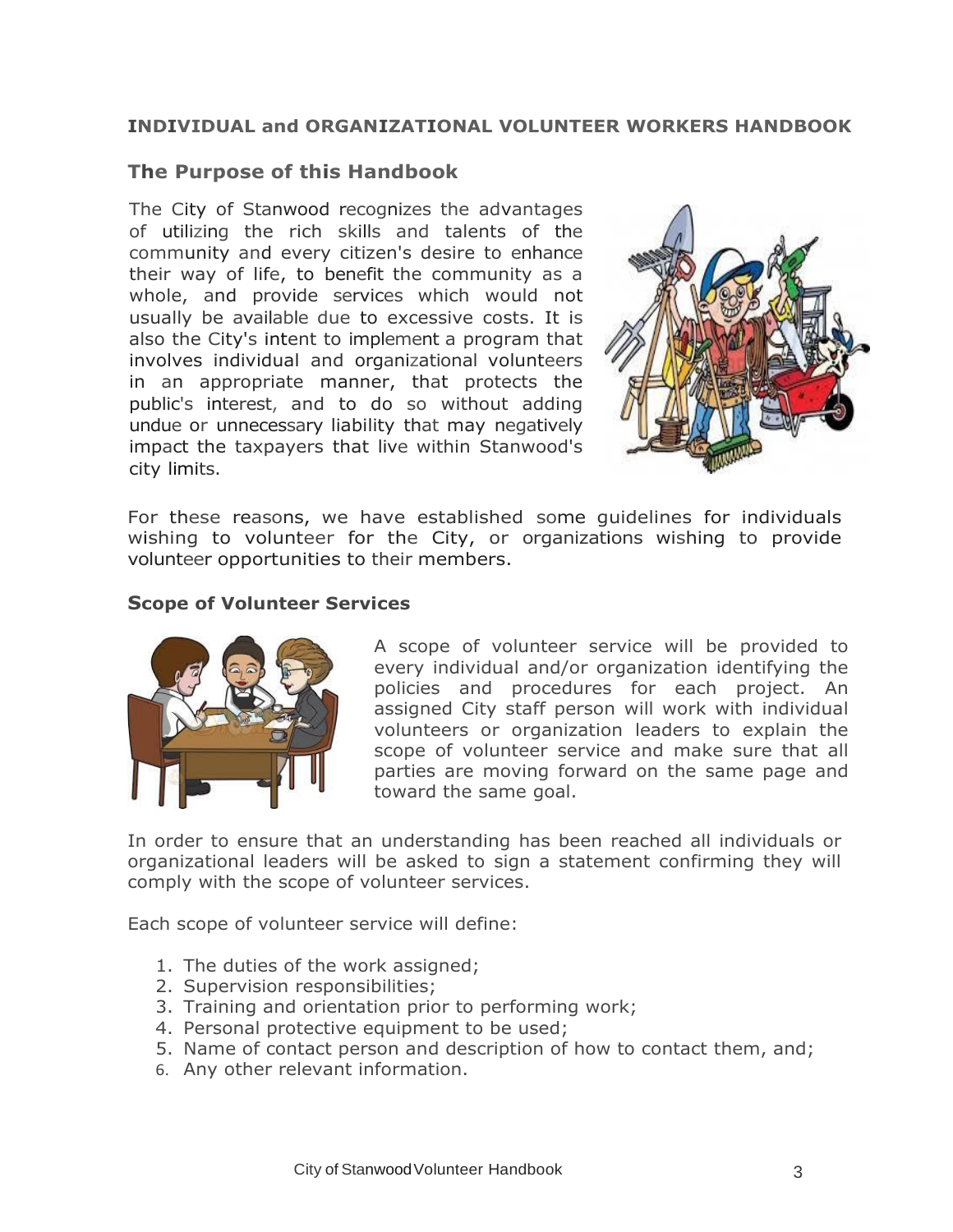## <span id="page-3-0"></span>**Background Checks**

Because the wellbeing of our volunteers is our first priority, especially those under the age of 18, as required in Washington State RCW 43.43.830-839, all persons expected to be coming into unsupervised contact with children or the handicapped will have completed a background check for history of abuse and/or sexual deviant behavior or other crimes of violence.

#### <span id="page-3-1"></span>**Liability Coverage**

The City is self-insured through the Washington Cities Insurance Authority (WCIA) for the purpose of comprehensive general liability coverage.

• As of March 2017, the WCIA is a pool of 160 Washington cities that provides training, advice, insurance programs, and other services with the goal of protecting the interests of taxpayers by managing the City's financial risk.



Volunteers working within the scope of their assignment and on behalf of the City have liability coverage as provided under the WCIA Coverage Documents.

#### <span id="page-3-2"></span>**Age Limit**

Individual volunteers of the City must be 14 years of age or older. This is because the Washington State Department of Labor and Industries will not cover any injury to those under that specific age. If an individual younger than 14 years of age were to be injured while volunteering for the City; the taxpayers would end up having to pay for 100% of the cost.

Organizations whose membership consists of children under this age can be allowed to perform volunteer services if they provide proof of liability insurance and the adult supervision necessary to perform the activity safely.

## <span id="page-3-3"></span>**Organizational Proof of Commercial General Liability Coverage**

All organizations performing volunteer services shall provide proof of Commercial General Liability coverage, naming the City as an additional named insured. All organizations must sign a waiver holding the City harmless for any injuries, claims of any kind, and provide all necessary supervision for the project.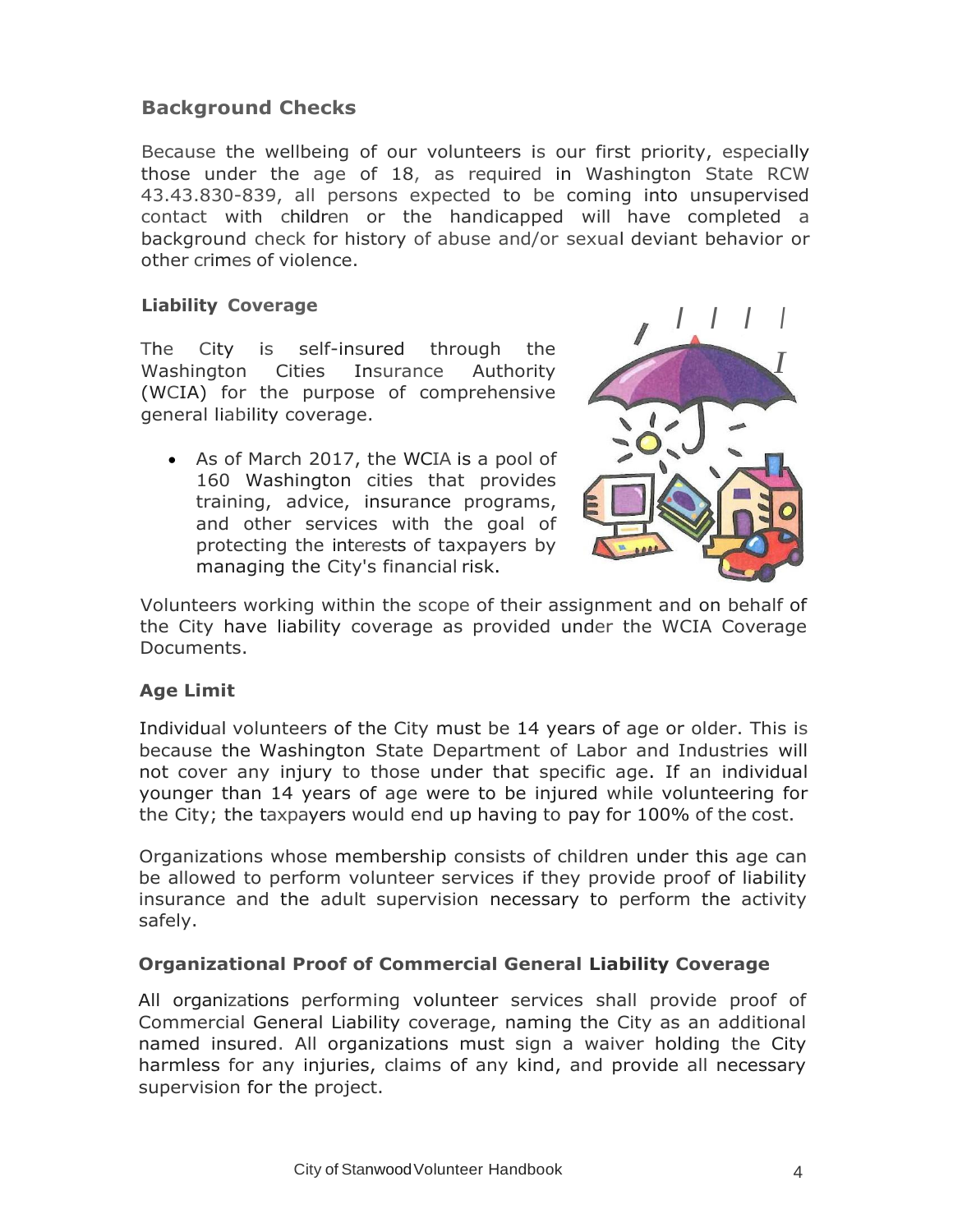If an organization does not have Commercial General Liability Insurance available through their organization, their members can volunteer as individuals under the provisions of this handbook, and can only be directly supervised by City staff.

<span id="page-4-0"></span>

#### **Injuries**

All volunteer workers' hours will be tracked by the City and recorded as volunteer hours. The City provides medical coverage for these individuals through the State Department of Labor and Industries. Individuals may expressly agree in writing that they have their own medical coverage, or medical coverage can also be provided by the organization they are volunteering under.

#### <span id="page-4-1"></span>**Waivers**

Organizations providing volunteer services shall sign "Agreement Regarding Organizational Service with the City," as seen in **Attachment A**, which includes an agreement to defend, indemnify and hold the City harmless for any claims or lawsuits that arise out of their activities, as well as provide any other documentation as required by this handbook.

Individual volunteers shall sign an "Agreement Regarding Individual Volunteer Service with the City," as seen in **Attachment B**.

#### <span id="page-4-2"></span>**Termination of Volunteer Service**

The City and/or the individual volunteer, and/or the organization providing volunteer services; may terminate the volunteer service relationship at any time, with or without cause, and with or without reason.

#### **Projects**

Volunteers must submit a Volunteer Project Application when the volunteer project includes work other than "ordinary maintenance" on city property or rights-of-way. Ordinary maintenance includes litter removal, brush cutting, weeding, etc. You need to complete the Volunteer Project Application if you intend to construct, enlarge, alter, repair, move, demolish or change city facilities or impact electrical, gas, mechanical or plumbing system on city property. Your responses will be used by city staff to determine if your project requires a city permit (permit paid by city) in addition to this application.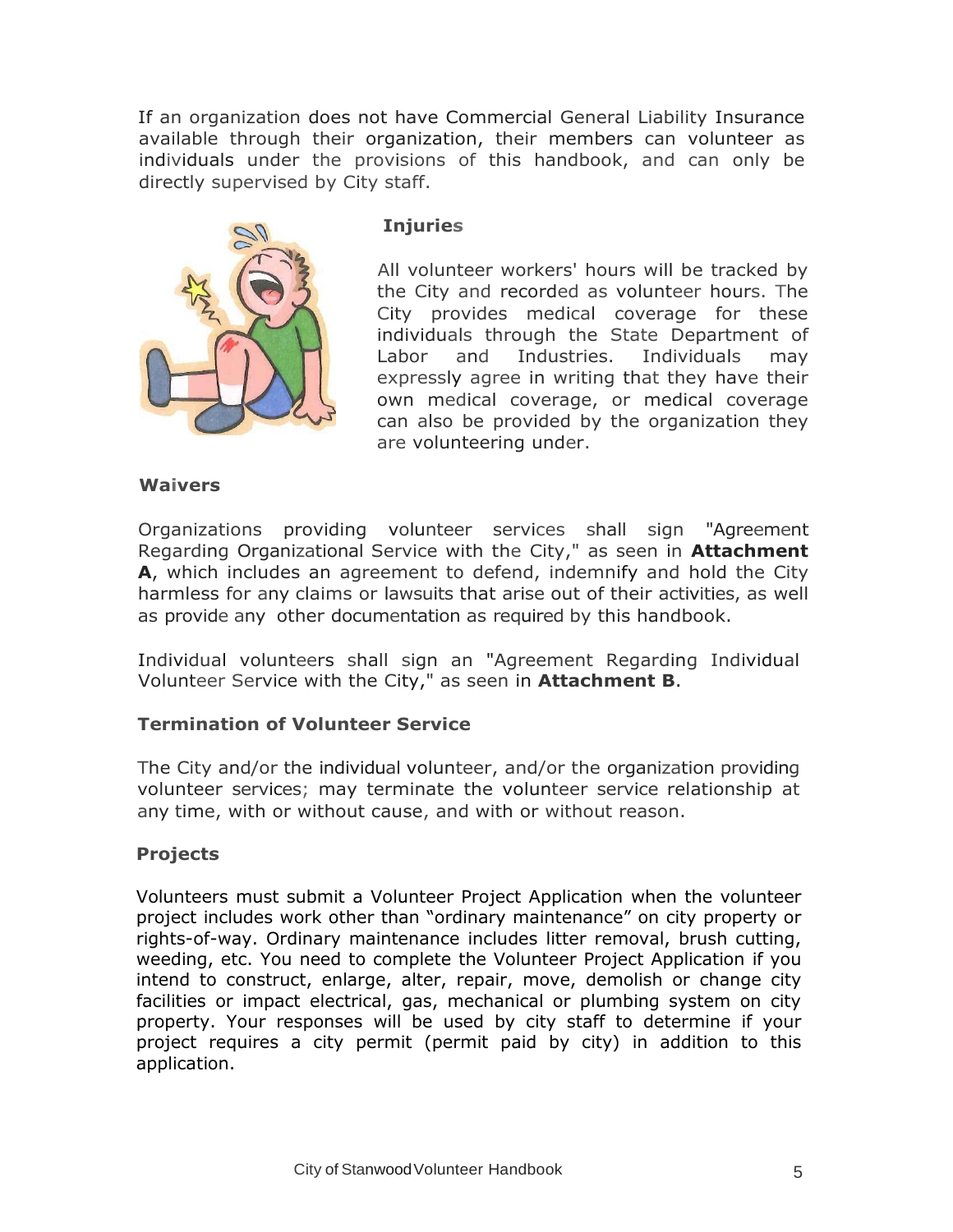

## *ATTACHMENT A*

## **AGREEMENT REGARDING ORGANIZATIONAL VOLUNTEER SERVICE**

Our o rgan iz atio n, the volunteer our services to perform only the services as outlined in the attached Scope of Volunteer Services for the City. We understand that we will not be compensated for our work but we volunteer to perform in a responsible manner. If we decide to discontinue volunteer service our contact person (designated below) will notify the Director of Public Works or his/her designee.

We understand that and agree that:

- None of the group is to appear for volunteer service under the influence of any drugs or alcohol;
- The City has included our hours of volunteer service in the State Labor and Industries coverage for volunteer workers;
- Our organization is responsible for directly supervising the activities of all the individuals in our group who will be doing volunteer work, and therefore, in consideration of our organization and members being permitted to perform services on City property, our organization agrees to defend, indemnify and hold harmless the City of Stanwood and its officials, employees and agents from any damage claim or lawsuit for injury, illness, damage or other loss of any kind to anyone including members of our organization that might arise out of our activities or the actions of any individuals of our group, except for injuries or damages caused by the sole negligence of theCity.
- Our organization has appropriated valid liability insurance of at least one million dollars (\$1,000,000.00) to cover our activities; and a copy of the certificate of said insurance, naming the City as an "additional insured" is attached.
- The City may terminate this agreement at any time without cause, and that we are volunteering our services at will and may be asked to discontinue such without prior notice orreason.

| This agreement will be in effect for the duration of our volunteer services beginning |  |  |  |  |  |  |
|---------------------------------------------------------------------------------------|--|--|--|--|--|--|
| this day of                                                                           |  |  |  |  |  |  |

*Name and Title Organization*

10220 270<sup>th</sup> Street NW Stanwood, WA 98292

360-629-9781

City Contact Information: City Contact Information: City Contact Information:

*Signature Signature on Behalf of Organization*

*Address*

*Phone*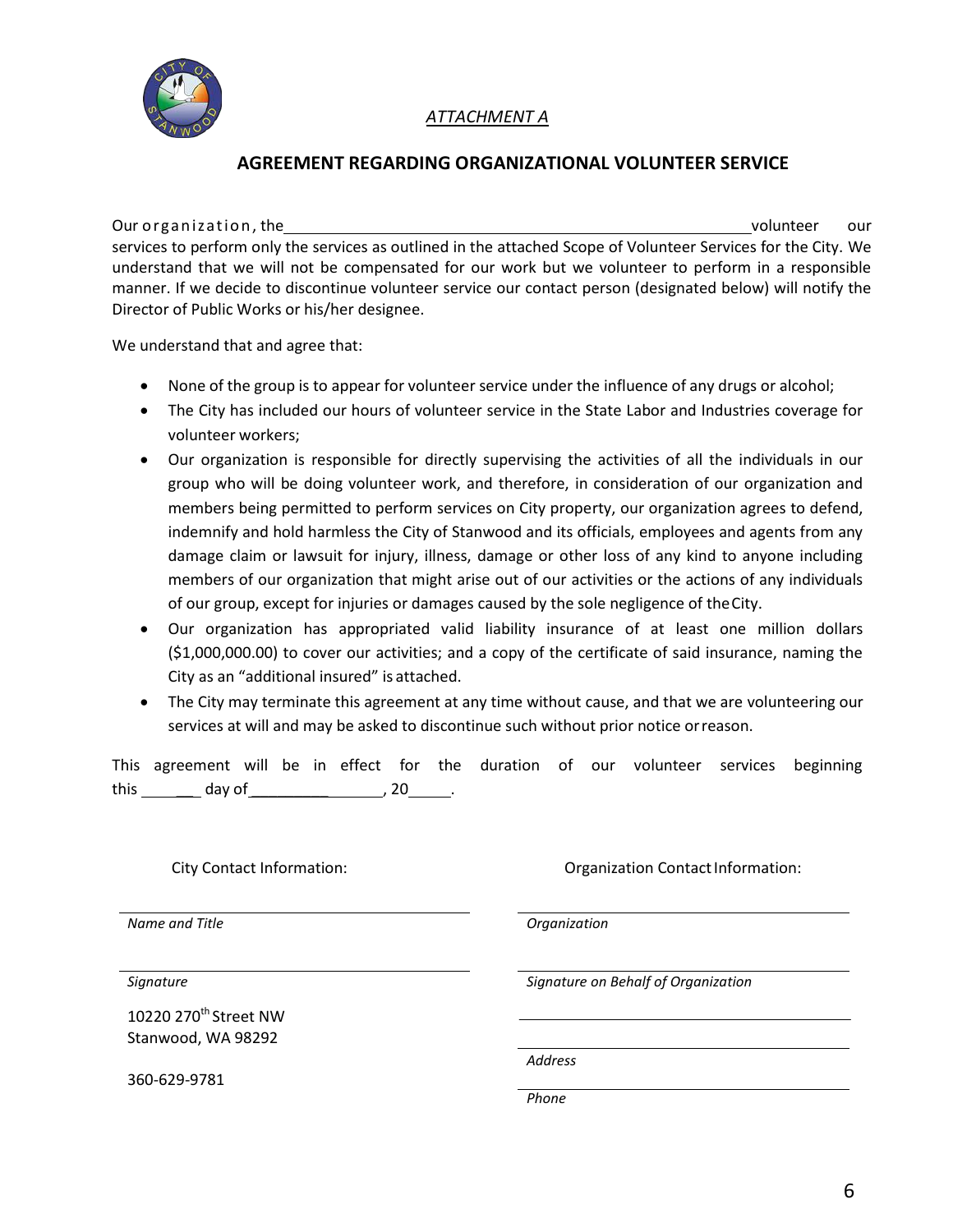<span id="page-6-0"></span>

#### *ATTACHMENT B*

#### **AGREEMENT REGARDING INDIVIDUAL VOLUNTEER SERVICE**

hereby volunteer my services to perform only the services as outlined in the attached Scope of Volunteer Services for the City. I understand that I will not be compensated for my work but I volunteer to perform in a responsible manner. If I decide to discontinue my volunteer service I will notify the Public Works Department at 360-629-9781. I am 14 to 18 years olds  $\Box$  I am over 18 years old

Further, I hereby identify that I am capable of performing the duties as outlined in the attached scope of volunteer services without accommodation or with the following accommodations:

In consideration of the City of Stanwood giving me permission to perform these volunteer services, I agree to the following terms:

- 1. \_\_\_\_\_\_\_I understand that I am not to appear for volunteer service under the influence of any drugs or alcohol.
- 2. \_\_\_\_\_I will abide by all City policies regarding personal conduct while performing volunteer services.
- 3. **I agree not to go beyond the scope of volunteer service agreed to without authorization.**
- 4. Should an injury occur during the scope of my service, I understand that:
	- The City has included my hours of volunteer service in the State Labor and Industries coverage for volunteer workers.
	- I am to report any on-the-job injury or illness, no matter how minor, to the City Staff supervising my work.
- 5.\_ Depending on the scope of volunteer services, the following policies may apply: *(please initial policies reviewed*) \_\_\_ driving \_\_\_\_ safety procedures \_\_\_\_ Computer operation \_\_\_\_ discipline policy
- 6. \_\_\_\_\_\_1 acknowledge that I have been trained on the above initialed policies and understand them and/or have had the opportunity to ask anyquestions.
- *7.* I consent to the City performing a background check into my history in accordance with RCW43.43.830-839 and waive any right of privacy I may have in such information for the limited purpose of the City considering it for determining my suitability as a volunteer. *(To be used for volunteers who will have unsupervised access to children, developmentally disabled persons, or vulnerable adults or who will be working with confidential information.)*
- 8. \_\_\_\_\_\_ I understand that I or the City may terminate this agreement at any time without cause and that I am volunteering my services at will and may be asked to discontinue such without prior notice or reason.
- 9. \_ **WAIVER AND HOLD HARMLESS:** I am fully aware that the work associated with being a City Volunteer involves certain risks of physical injury or death. Being fully informed as to these risks and in consideration of my being allowed to participate in the City's Volunteer Program, I hereby assume all risk of injury, damage and harm to myself arising from such activities or use of City facilities. I also hereby individually and on behalf of my heirs, executors and assignees, release and hold harmless the City of Stanwood, it's officials, employees and agents and waive any right of recovery that I might have to bring a claim or a lawsuit against them for any personal injury, death or other consequences occurring to me arising out of my volunteer activities.
- 10. \_ I grant full permission to use any photographs, videotapes, motion pictures or recordings for publicity purposes by the City. If I am signing for my minor child, I, the undersigned parent or guardian, do hereby grant permission to the City of Sammamish to use any photographs, videotapes, motion pictures or recordings for publicity purposes by the City. Yes  $\Box$  No

**COURT ORDERED VOLUNTEER:** Type of offense: \_ Number of hours needed \_

This agreement will be in effect for the duration of my volunteer services beginning this

day of \_\_\_\_\_\_\_\_\_\_\_\_\_\_\_\_, 20\_\_\_\_.

*Volunteer Signature Parent Signature if volunteer is less than 18 years old*

*Address Phone Email*